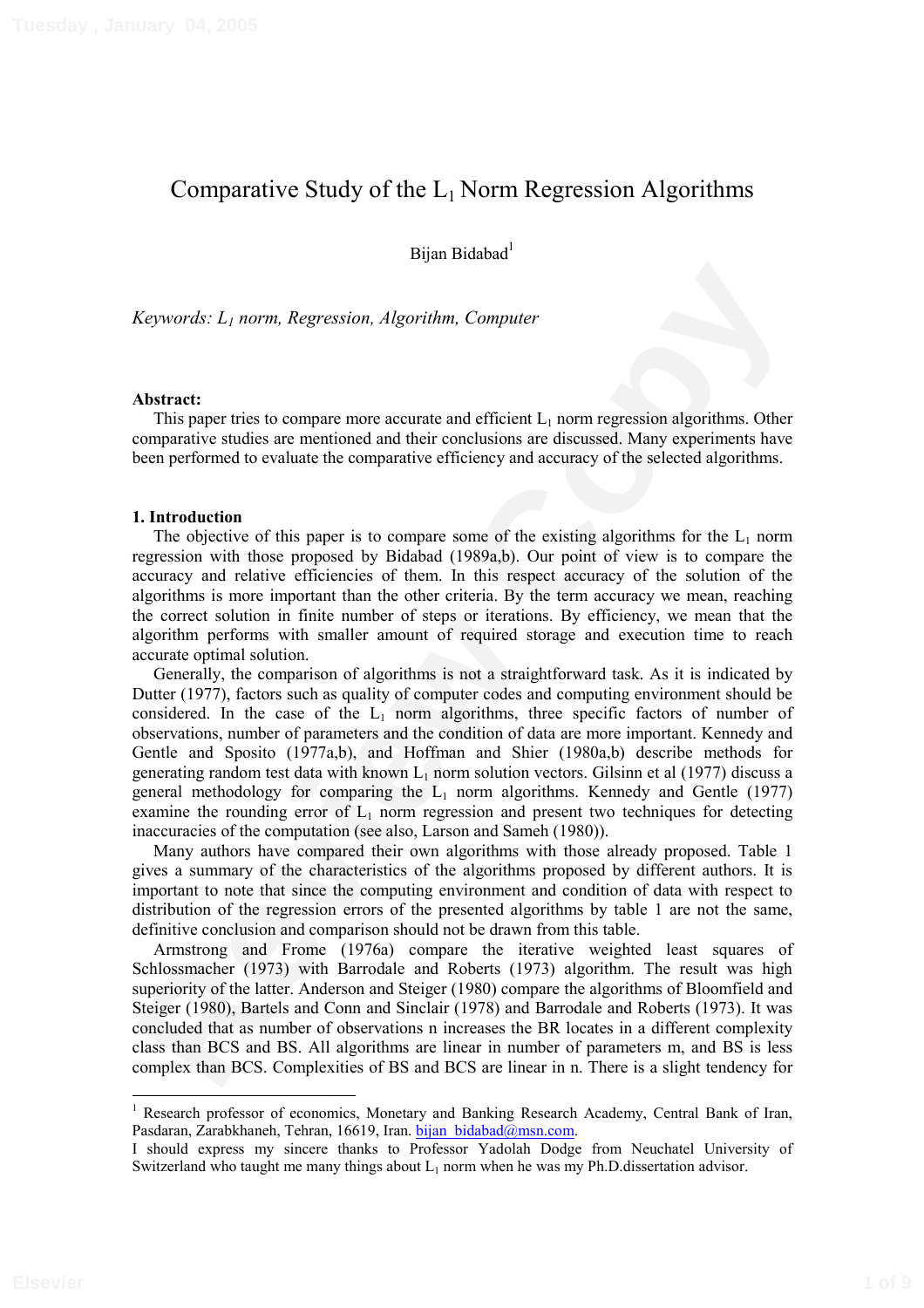all algorithms to work proportionately harder for even m than for odd m. BR and BS had the most difficulty with normal error distribution and the least difficulty with Pareto distribution with corresponding Pareto density parameter equal to 1.2.

| ref.                                | Compared with                      | m range        | n range                      | Time/performance                             |  |
|-------------------------------------|------------------------------------|----------------|------------------------------|----------------------------------------------|--|
| <b>BCS</b>                          | <b>BR</b>                          | $2 - 8$        | 201                          | roughly equal speed                          |  |
| <b>AFK</b>                          | BR.                                | $5-20$         | 100-1500                     | 30%-50% AFK is faster                        |  |
| A                                   | <b>BR</b>                          | 1-11           | 15-203                       | nearly equal speed                           |  |
| <b>BS</b>                           | <b>BR</b>                          | $2 - 6$        | 100-1800                     | BS is faster for larger n                    |  |
| W                                   | AFK,AK                             | $2 - 25$       | 100-1000                     | W is faster for larger $n \&$ smaller m      |  |
| <b>SS</b>                           | BS                                 | $4 - 34$       | $10-50$                      | SS is faster for m near n                    |  |
| AK                                  | S                                  | 2              | 50-500                       | AK is faster                                 |  |
| <b>JS</b>                           | Ak                                 | $\overline{2}$ | 10-250                       | JS is faster                                 |  |
|                                     | $n \equiv$ number of observations. |                |                              | $AFK \equiv$ Armstrong,Frome, $Kung(1979)$ . |  |
|                                     | $m \equiv$ number of parameters.   |                |                              | $A \equiv$ Abdelmalek $(1980a,b)$ .          |  |
|                                     | BCS=Bartels,Conn,Sinclair(1978).   |                |                              | $BS = Bloomfield, Steiger(1980)$ .           |  |
| $BR = Barrodale, Roberts(1973,74).$ |                                    |                | $W \equiv$ Wesolowsky(1981). |                                              |  |
|                                     | AK $\equiv$ Armstrong,Kung(1978).  |                |                              | JS $\equiv$ Josvanger, Sposito(1983).        |  |
|                                     | $S = Sadoski(1974)$ .              |                |                              | $SS =$ Seneta, Steiger(1984).                |  |

Table 1. Summary of the characteristics of the existing algorithms.

| טשע                                                                                                                                                                                                                                                                                                                                                                                                                                                                                                                                                                                                                                                                                                                                                                                                  | DК                                      |              | ∠−ο            | ∠∪⊥                    | Toughty equal speed                                                                           |  |
|------------------------------------------------------------------------------------------------------------------------------------------------------------------------------------------------------------------------------------------------------------------------------------------------------------------------------------------------------------------------------------------------------------------------------------------------------------------------------------------------------------------------------------------------------------------------------------------------------------------------------------------------------------------------------------------------------------------------------------------------------------------------------------------------------|-----------------------------------------|--------------|----------------|------------------------|-----------------------------------------------------------------------------------------------|--|
| AFK                                                                                                                                                                                                                                                                                                                                                                                                                                                                                                                                                                                                                                                                                                                                                                                                  | <b>BR</b>                               |              | $5-20$         | 100-1500               | 30%-50% AFK is faster                                                                         |  |
| A                                                                                                                                                                                                                                                                                                                                                                                                                                                                                                                                                                                                                                                                                                                                                                                                    | <b>BR</b>                               |              | $1 - 11$       | 15-203                 | nearly equal speed                                                                            |  |
| <b>BS</b>                                                                                                                                                                                                                                                                                                                                                                                                                                                                                                                                                                                                                                                                                                                                                                                            | <b>BR</b>                               |              | $2 - 6$        | 100-1800               | BS is faster for larger n                                                                     |  |
| W                                                                                                                                                                                                                                                                                                                                                                                                                                                                                                                                                                                                                                                                                                                                                                                                    | AFK, AK                                 |              | $2 - 25$       | 100-1000               | W is faster for larger n & smaller m                                                          |  |
| SS                                                                                                                                                                                                                                                                                                                                                                                                                                                                                                                                                                                                                                                                                                                                                                                                   | <b>BS</b>                               |              | $4 - 34$       | $10 - 50$              | SS is faster for m near n                                                                     |  |
| AK                                                                                                                                                                                                                                                                                                                                                                                                                                                                                                                                                                                                                                                                                                                                                                                                   | ${\bf S}$                               |              | $\overline{2}$ | 50-500                 | AK is faster                                                                                  |  |
| JS                                                                                                                                                                                                                                                                                                                                                                                                                                                                                                                                                                                                                                                                                                                                                                                                   | Ak                                      |              | $\overline{2}$ | 10-250                 | JS is faster                                                                                  |  |
| AFK=Armstrong,Frome,Kung(1979).<br>$n \equiv$ number of observations.<br>$A \equiv$ Abdelmalek(1980a,b).<br>$m \equiv$ number of parameters.<br>BCS=Bartels,Conn,Sinclair(1978).<br>$BS = Bloomfield, Steiger(1980).$<br>$BR \equiv Barrodale, Roberts(1973,74).$<br>W =Wesolowsky $(1981)$ .<br>JS $\equiv$ Josvanger, Sposito(1983).<br>$AK \equiv$ Armstrong,Kung(1978).<br>$SS =$ Seneta, Steiger(1984).<br>S = Sadovski $(1974)$ .<br>Gentle and Narula and Sposito (1987) performs a rather complete comparison among some<br>of the $L_1$ norm algorithms. They limited this comparison to the codes that are openly available<br>for $L_1$ norm linear regression of unconstrained form. Table 2 shows the required array storage<br>and stopping constants of the corresponding algorithms. |                                         |              |                |                        |                                                                                               |  |
|                                                                                                                                                                                                                                                                                                                                                                                                                                                                                                                                                                                                                                                                                                                                                                                                      |                                         |              |                |                        | Table 2. Array storage requirement for selected algorithms.                                   |  |
|                                                                                                                                                                                                                                                                                                                                                                                                                                                                                                                                                                                                                                                                                                                                                                                                      | Program name                            | Ref.         |                | required array storage | stopping constants                                                                            |  |
| $L_1$                                                                                                                                                                                                                                                                                                                                                                                                                                                                                                                                                                                                                                                                                                                                                                                                |                                         | <b>BR</b>    | $3n+m(n+5)+4$  |                        | $\overline{BIG} = 1.0E + 75$                                                                  |  |
|                                                                                                                                                                                                                                                                                                                                                                                                                                                                                                                                                                                                                                                                                                                                                                                                      |                                         |              |                |                        | TOLER= $10**(-D+2/3)$                                                                         |  |
|                                                                                                                                                                                                                                                                                                                                                                                                                                                                                                                                                                                                                                                                                                                                                                                                      |                                         |              |                |                        | D=No. of decimal digits of accuracy                                                           |  |
| $L_1$                                                                                                                                                                                                                                                                                                                                                                                                                                                                                                                                                                                                                                                                                                                                                                                                |                                         | $\mathbf{A}$ |                | $6n+m(n+3m/2+15/2)$    | PREC=1.0E-6                                                                                   |  |
|                                                                                                                                                                                                                                                                                                                                                                                                                                                                                                                                                                                                                                                                                                                                                                                                      |                                         |              |                |                        | $ESP=1.0E-4$                                                                                  |  |
| $L_1NORM$                                                                                                                                                                                                                                                                                                                                                                                                                                                                                                                                                                                                                                                                                                                                                                                            |                                         | <b>AFK</b>   | $6n+m(n+m+5)$  |                        | $ACU=1.0E-6$                                                                                  |  |
|                                                                                                                                                                                                                                                                                                                                                                                                                                                                                                                                                                                                                                                                                                                                                                                                      |                                         |              |                |                        | $BIG=1.0E+15$                                                                                 |  |
| <b>BLAD1</b>                                                                                                                                                                                                                                                                                                                                                                                                                                                                                                                                                                                                                                                                                                                                                                                         |                                         | <b>BS</b>    | $4n+2m(n+2)$   |                        |                                                                                               |  |
| <b>LONESL</b>                                                                                                                                                                                                                                                                                                                                                                                                                                                                                                                                                                                                                                                                                                                                                                                        |                                         | S            | 4n             |                        | PREC=1.0E-6                                                                                   |  |
|                                                                                                                                                                                                                                                                                                                                                                                                                                                                                                                                                                                                                                                                                                                                                                                                      |                                         |              |                |                        | $BIG=1.0E+19$                                                                                 |  |
| <b>SIMLP</b>                                                                                                                                                                                                                                                                                                                                                                                                                                                                                                                                                                                                                                                                                                                                                                                         |                                         | AK           | 4n             |                        | $ACU=1.0E-6$                                                                                  |  |
|                                                                                                                                                                                                                                                                                                                                                                                                                                                                                                                                                                                                                                                                                                                                                                                                      |                                         |              |                |                        | BIG=1.0E+19                                                                                   |  |
| $DESL_1$                                                                                                                                                                                                                                                                                                                                                                                                                                                                                                                                                                                                                                                                                                                                                                                             |                                         | JS           | 5n             |                        | $TOL=1.0E-6$                                                                                  |  |
|                                                                                                                                                                                                                                                                                                                                                                                                                                                                                                                                                                                                                                                                                                                                                                                                      | See table 1 for abbreviations.          |              |                |                        |                                                                                               |  |
|                                                                                                                                                                                                                                                                                                                                                                                                                                                                                                                                                                                                                                                                                                                                                                                                      | Source: Gentle, Narula, Sposito (1987). |              |                |                        |                                                                                               |  |
|                                                                                                                                                                                                                                                                                                                                                                                                                                                                                                                                                                                                                                                                                                                                                                                                      |                                         |              |                |                        |                                                                                               |  |
|                                                                                                                                                                                                                                                                                                                                                                                                                                                                                                                                                                                                                                                                                                                                                                                                      |                                         |              |                |                        | In their study the problem consists of uniform $(0,1)$ random values for X and normal $(0,3)$ |  |
|                                                                                                                                                                                                                                                                                                                                                                                                                                                                                                                                                                                                                                                                                                                                                                                                      |                                         |              |                |                        | variates for random error term. The value of dependent variable y computed as sum of the      |  |
|                                                                                                                                                                                                                                                                                                                                                                                                                                                                                                                                                                                                                                                                                                                                                                                                      |                                         |              |                |                        | independent variables and error term. Summary of the results is shown in tables 3 and 4 for   |  |
| simple and multiple regressions respectively. Values in the cells are the CPU time averages of                                                                                                                                                                                                                                                                                                                                                                                                                                                                                                                                                                                                                                                                                                       |                                         |              |                |                        |                                                                                               |  |

Table 2. Array storage requirement for selected algorithms.

In their study the problem consists of uniform  $(0,1)$  random values for X and normal  $(0,3)$ variates for random error term. The value of dependent variable y computed as sum of the independent variables and error term. Summary of the results is shown in tables 3 and 4 for simple and multiple regressions respectively. Values in the cells are the CPU time averages of 100 replications and the values in the parentheses are corresponding maximum CPU time of the 100 replications. Gentle and Sposito and Narula (1988) also compare the algorithms for unconstrained  $L_1$  norm simple linear regression. This investigation is essentially an extraction of Gentle and Narula and Sposito (1987). The attained results are completely similar.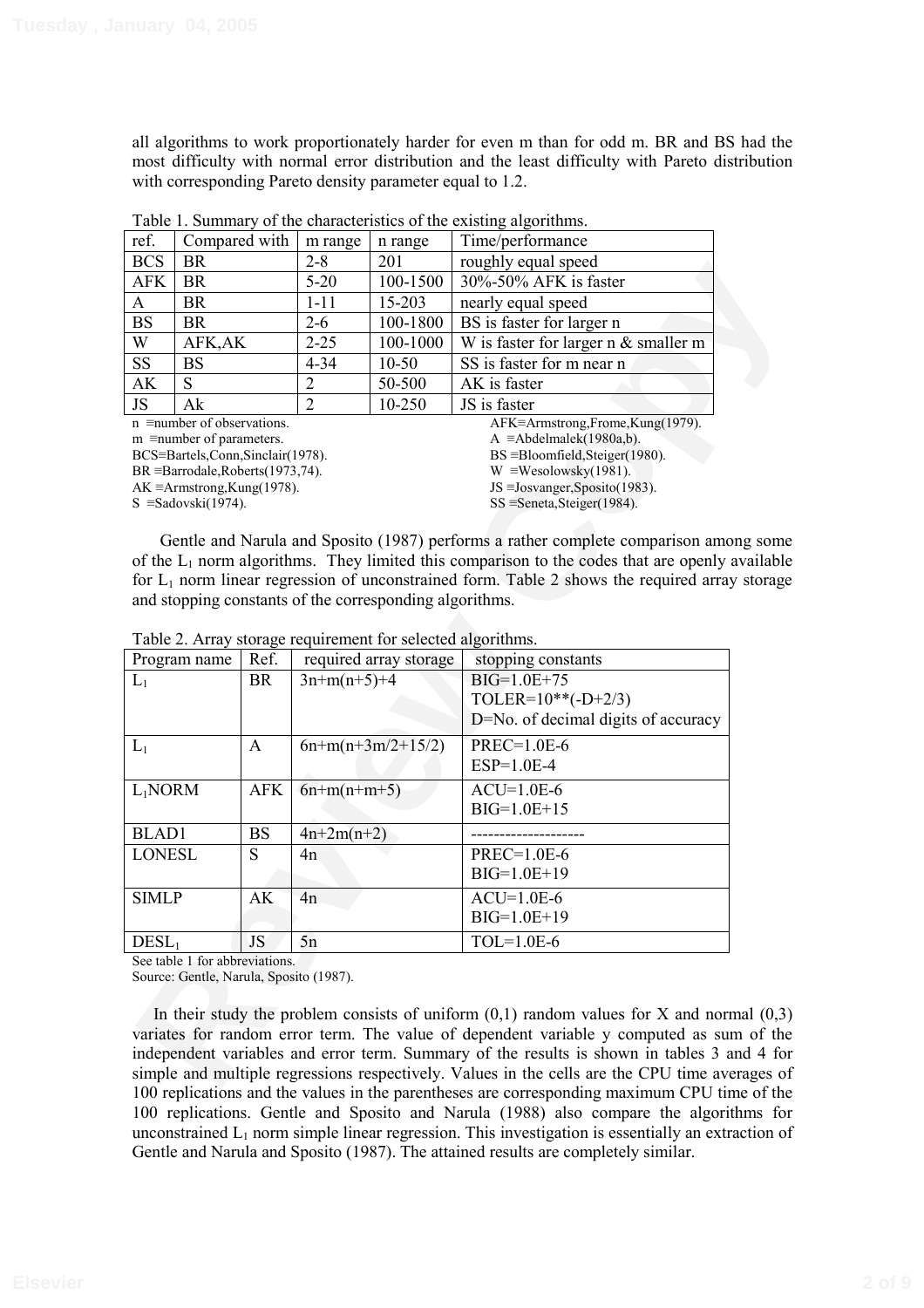They concluded that BS program performs quite well on smaller problems but in larger cases, because of accumulated round-off error it fails to produce correct answers. The Wesolowsky program was not usable and deleted in their study. Because of superiority of AFK to BR and AK to S which had been indicated in previous studies, BR and S algorithm did not enter in their study.

| n    | AK      | JS      | Α       | <b>AFK</b> | <b>BS</b> |
|------|---------|---------|---------|------------|-----------|
| 100  | 0.021   | 0.023   | 0.094   | 0.034      | 0.023     |
|      | (0.03)  | (0.04)  | (0.21)  | (0.06)     | (0.04)    |
| 500  | 0.193   | 0.302   | 1.434   | 0.287      | 0.145     |
|      | (0.38)  | (0.61)  | (3.13)  | (0.49)     | (0.26)    |
| 1000 | 0.544   | 0.971   | 4.775   | 0.784      | 0.422     |
|      | (1.36)  | (2.16)  | (10.60) | (1.76)     | (1.19)    |
| 5000 | 1.262   | 2.837   | 211.23* | 1.614      | $^+$      |
|      | (24.58) | (48.88) |         | (31.22)    | $^+$      |

Table 3. CPU time for simple model.

See table 1 for abbreviations.

\* Average of three runs.

+ Failed to produce correct answers.

Source: Gentle, Narula, Sposito (1987).

#### Table 4. CPU time for multiple model (m=5,15).

| n    | m  | Α       |        | <b>AFK</b> |         |        | <b>BS</b> |
|------|----|---------|--------|------------|---------|--------|-----------|
| 100  | 5  | 0.331   | (0.53) | 0.149      | (0.23)  | 0.114  | (0.17)    |
| 100  | 15 | 1.976   | (2.73) | 1.313      | (1.70)  | 0.933  | (1.38)    |
| 500  | 5  | 3.686   | (5.47) | 1.120      | (1.81)  | 0.829  | (1.22)    |
| 500  | 15 | 17.876  | (23.4) | 7.808      | (10.1)  | 7.294  | (9.13)    |
| 1000 | 5  | 13.211  | (18.3) | 2.930      | (4.38)  | $^{+}$ | $^{+}$    |
| 1000 | 15 | 49.866  | (72.7) | 17.901     | (24.0)  | $^{+}$ | $^{+}$    |
| 5000 | 5  | 248.91* | -----  | 34.311     | (51.8)  | $^{+}$ | $^{+}$    |
| 5000 | 15 | 687.31* |        | 140.321    | (160.1) | $^{+}$ | $^{+}$    |

See table 1 for abbreviations.

\* Average of three runs.

+ Failed to produce correct answers.

Source: Gentle, Narula, Sposito (1987).

By considering all aspects, they concluded that AFK seems to be the best.

## **2. Design of experiments**

**Review Copy** Performance of every algorithm in any specific computing environment is different and thus makes the absolute comparison of algorithms very difficult, especially if the system uses, virtual or real storage, a cache or any array processor or mathematical co-processor and etc. As it was discussed by Bidabad (1989a,b), many algorithms exist for  $L_1$  norm regression with corresponding computer program and comparison of all of them is very costly. In order to reduce the number of experiments, we rely on the experience of previous researchers which were discussed above. However, the experiments are divided into two general categories of simple and multiple linear  $L_1$  norm regressions.

Despite of the coded computer programs, computing environment, numbers of observations and parameters of the model and "condition" of data are the major sources of comparisons for performances of algorithms. Thus different sizes problems are to be tested in this section.

To judge the superiority of algorithms there are many criteria. Accuracy and efficiency are basic ones. In the former, we are concerned with obtaining the true results in different samples and in the latter the computation time and storage requirement of the algorithms are compared.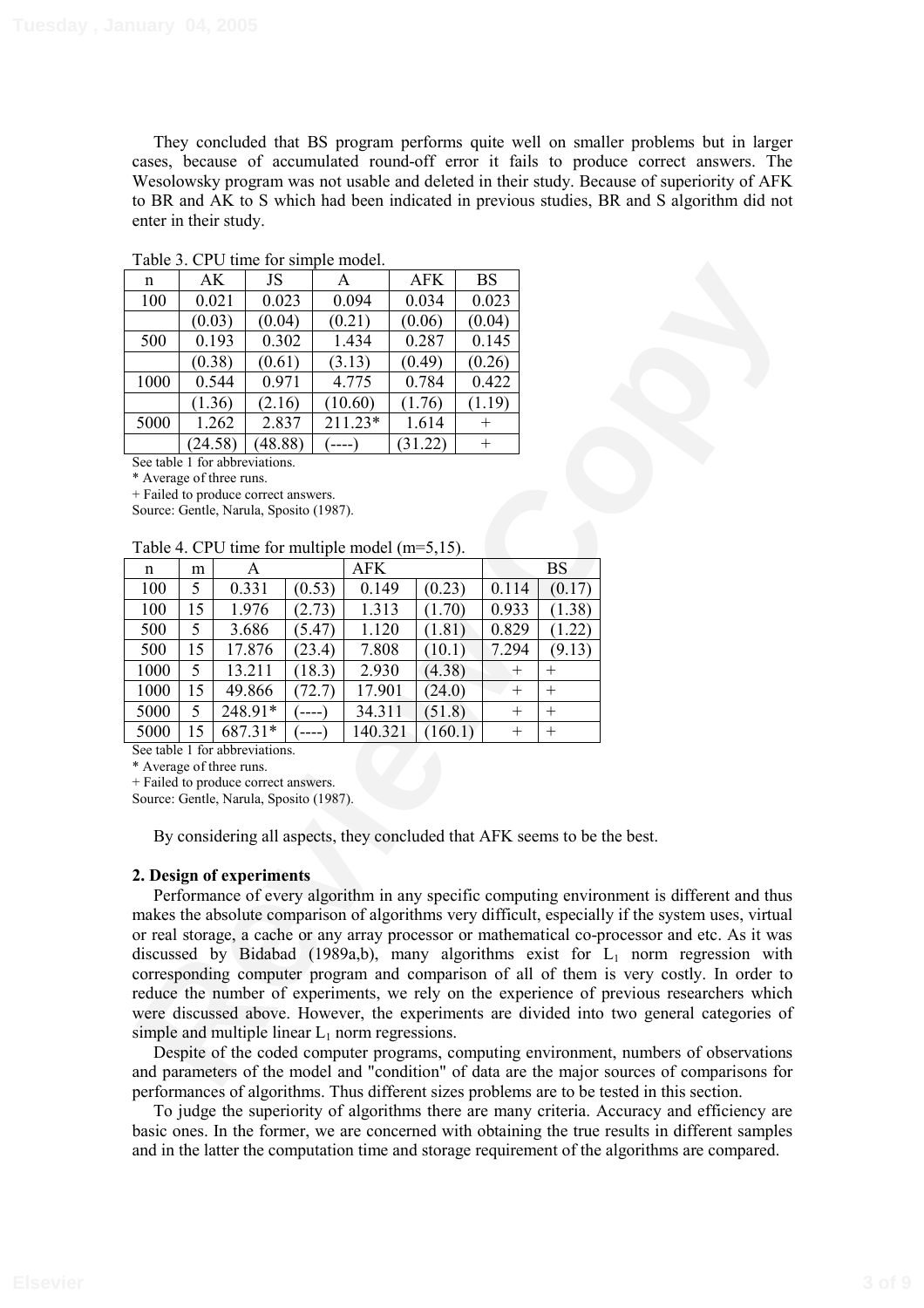To perform the experiments, once uniform random values selected for  $\beta_i$  in the following model,

$$
y_{i} = \sum_{j=1}^{m} \beta_{j} x_{ij} + u_{i} \qquad i=1,...,n
$$
 (1)

Random values generated for  $x_{ii}$  and  $u_i$  with five specifications of distributions. Uniform and normal random generators (given by Mojarrad (1977)) used to generate three uniform and two normal sets of random data for each experiment. Generated uniform random deviates belong to the [-10,10], [-100,100] and [-1000,1000] intervals. Normal deviates have zero mean with 100 and 1000 variances. Values of  $y_i$  computed for  $B_i$ ,  $x_{ij}$ , and  $u_i$  which had been generated as explained above. Values of 20, 50, 100, 500, 1000, 2000, 5000 and 10000 were used for number of observations n and values of 2, 3, 4, 5, 7 and 10 selected for number of parameters m.

Hence, for all of the five specifications of distribution of  $u_i$ , and for all m and n, a replication is done for each of the selected algorithms. Average and range of these five replications are reported for each m and n for each algorithm. In the case of simple regression number of replications is ten than five.

normal mandro generators generation and the simple causar (1977) toward with the action of the maniform of the simple of the simple of the simple of the simple of the simple of the simple of the simple of the simple of the The programs were all complied by Fortran IV, VS compiler, 1.3.0 level (May 1983) and 77 LANGLVL with 03 optimization level to reduce the coding inefficiencies. The programs were run on BASF 7.68 (MVS) computer. Since this machine is a multitasking system, swapping process should affect the execution time. When system is running for more than one job, this effect can not be measured and removed completely. In order to filter the swapping time, Service Request Block (SRB) time has been reduced from the total Central Processing Unit (CPU) time. However, when system is busy this may not exhaust all the swapping times. It has been tried to run all comparable algorithms simultaneously, and also in one class of input with enough initiators and the same priority level to cause similar situations for all comparable submitted jobs. The pre-execution times of compilation and linkage-editor are excluded from all tested programs.

## **3. Comparison of the simple regression L<sub>1</sub> norm algorithms**

In this study comparisons are limited to the algorithm 2 of Bidabad (1989a,b) and that proposed by Josvanger and Sposito (1983). Gentle and Narula and Sposito (1987) and Gentle and Sposito and Narula (1988) introduced the latter as the most efficient algorithm for simple linear  $L_1$  norm regression.

|          |       | Algorithm   Program name   Storage requirement   Stopping constant |                |
|----------|-------|--------------------------------------------------------------------|----------------|
|          | 'JESL |                                                                    | $TOL = 1.0E-6$ |
| B(Alg.2) |       |                                                                    |                |
|          | . .   |                                                                    |                |

Table 5. Array storage requirement for simple model selected algorithms

 $Js = Josvanger and Sposito (1983).$ 

 $B(A|g.2) \equiv B$ idabad (1989a,b) Algorithm 2.

 $\equiv$  Number of observations.

The amount of array storage requirement for these two programs are shown by table 5. This table may be compared with table 2 for other algorithms. None of the programs destroys the input data. Both programs have been coded in single precision.

Table 6 shows the results of the experiments for simple linear  $L_1$  norm regression. The values reported in the cells of the table are the averages of ten replications CPU times in seconds with different random samples. The values in the parentheses are the corresponding minimum and maximum CPU times of the ten runs. Both algorithms converged and gave accurate results for all of the experiments.

As it is clear from table 6 in small samples the computation times are not very different, though algorithm 2 is faster. In medium samples, this difference becomes significant and in larger samples, algorithm 2 becomes strongly superior to that of Josvanger and Sposito (1983).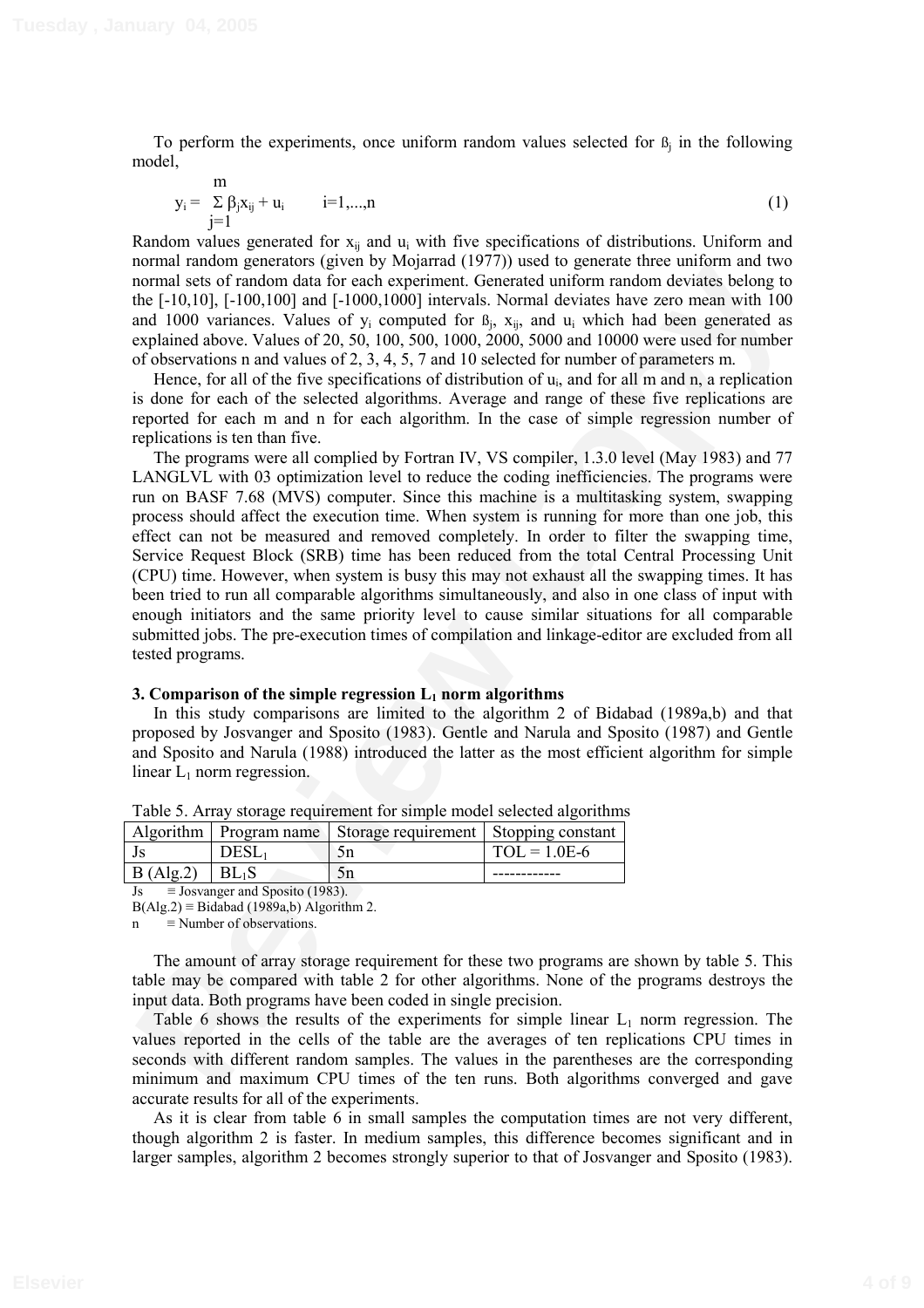Thus it can be concluded that algorithm 2 performs better than the other algorithms and may be used for applied work to achieve more efficiency.

|                                                                                                                                                                                                                                                                                                                                                                                                                                                                                                                                                                                                                                                                                                                                                                                                                                                                                                                                                                           | $L_1$ norm selected algorithms                                                            |                     |                                                                                    |  |  |  |  |
|---------------------------------------------------------------------------------------------------------------------------------------------------------------------------------------------------------------------------------------------------------------------------------------------------------------------------------------------------------------------------------------------------------------------------------------------------------------------------------------------------------------------------------------------------------------------------------------------------------------------------------------------------------------------------------------------------------------------------------------------------------------------------------------------------------------------------------------------------------------------------------------------------------------------------------------------------------------------------|-------------------------------------------------------------------------------------------|---------------------|------------------------------------------------------------------------------------|--|--|--|--|
| n                                                                                                                                                                                                                                                                                                                                                                                                                                                                                                                                                                                                                                                                                                                                                                                                                                                                                                                                                                         | JS                                                                                        | B(Alg.2)            |                                                                                    |  |  |  |  |
| 20                                                                                                                                                                                                                                                                                                                                                                                                                                                                                                                                                                                                                                                                                                                                                                                                                                                                                                                                                                        | 0.096                                                                                     | 0.094               |                                                                                    |  |  |  |  |
|                                                                                                                                                                                                                                                                                                                                                                                                                                                                                                                                                                                                                                                                                                                                                                                                                                                                                                                                                                           | (0.09, 0.10)                                                                              | (0.09, 0.10)        |                                                                                    |  |  |  |  |
| 50                                                                                                                                                                                                                                                                                                                                                                                                                                                                                                                                                                                                                                                                                                                                                                                                                                                                                                                                                                        | 0.109                                                                                     | 0.106               |                                                                                    |  |  |  |  |
|                                                                                                                                                                                                                                                                                                                                                                                                                                                                                                                                                                                                                                                                                                                                                                                                                                                                                                                                                                           | (0.10, 0.11)                                                                              | (0.10, 0.11)        |                                                                                    |  |  |  |  |
| 100                                                                                                                                                                                                                                                                                                                                                                                                                                                                                                                                                                                                                                                                                                                                                                                                                                                                                                                                                                       | 0.141                                                                                     | 0.132               |                                                                                    |  |  |  |  |
|                                                                                                                                                                                                                                                                                                                                                                                                                                                                                                                                                                                                                                                                                                                                                                                                                                                                                                                                                                           | (0.13, 0.16)                                                                              | (0.12, 0.14)        |                                                                                    |  |  |  |  |
| 500                                                                                                                                                                                                                                                                                                                                                                                                                                                                                                                                                                                                                                                                                                                                                                                                                                                                                                                                                                       | 0.469                                                                                     | 0.360               |                                                                                    |  |  |  |  |
|                                                                                                                                                                                                                                                                                                                                                                                                                                                                                                                                                                                                                                                                                                                                                                                                                                                                                                                                                                           | (0.35, 0.59)                                                                              | (0.33, 0.38)        |                                                                                    |  |  |  |  |
| 1000                                                                                                                                                                                                                                                                                                                                                                                                                                                                                                                                                                                                                                                                                                                                                                                                                                                                                                                                                                      | 0.997                                                                                     | 0.645               |                                                                                    |  |  |  |  |
|                                                                                                                                                                                                                                                                                                                                                                                                                                                                                                                                                                                                                                                                                                                                                                                                                                                                                                                                                                           | (0.66, 1.31)                                                                              | (0.61, 0.69)        |                                                                                    |  |  |  |  |
| 2000                                                                                                                                                                                                                                                                                                                                                                                                                                                                                                                                                                                                                                                                                                                                                                                                                                                                                                                                                                      | 2.770                                                                                     | 1.194               |                                                                                    |  |  |  |  |
|                                                                                                                                                                                                                                                                                                                                                                                                                                                                                                                                                                                                                                                                                                                                                                                                                                                                                                                                                                           | (1.36, 4.27)                                                                              | (0.98, 1.28)        |                                                                                    |  |  |  |  |
| 5000                                                                                                                                                                                                                                                                                                                                                                                                                                                                                                                                                                                                                                                                                                                                                                                                                                                                                                                                                                      | 11.554                                                                                    | 2.848               |                                                                                    |  |  |  |  |
|                                                                                                                                                                                                                                                                                                                                                                                                                                                                                                                                                                                                                                                                                                                                                                                                                                                                                                                                                                           | (4.58, 18.91)                                                                             | (2.71, 3.15)        |                                                                                    |  |  |  |  |
| 10000                                                                                                                                                                                                                                                                                                                                                                                                                                                                                                                                                                                                                                                                                                                                                                                                                                                                                                                                                                     | 42.406                                                                                    | 5.823               |                                                                                    |  |  |  |  |
|                                                                                                                                                                                                                                                                                                                                                                                                                                                                                                                                                                                                                                                                                                                                                                                                                                                                                                                                                                           | (9.67, 60.88)                                                                             | (5.16, 6.87)        |                                                                                    |  |  |  |  |
|                                                                                                                                                                                                                                                                                                                                                                                                                                                                                                                                                                                                                                                                                                                                                                                                                                                                                                                                                                           | See table 5 for abbreviations.                                                            |                     |                                                                                    |  |  |  |  |
| 4. Comparison of the multiple regression $L_1$ norm algorithms<br>To compare algorithm 4 of Bidabad (1989a,b) with other algorithms, experiments have been<br>limited to three algorithms which are more accurate and efficient among the others. These are<br>algorithms of Barrodale and Roberts (1973,74) (BR), Bloomfield and Steiger (1980) (BS),<br>Armstrong and Frome and Kung (1979) (AFK). Although, BS and AFK algorithms are faster<br>than BR, the reason to select BR algorithm was that the other two algorithms failed to produce<br>correct answers for larger samples (see, Gentle and Narula and Sposito (1987)).<br>The amount of array storage requirement for these programs are indicated by table 7. This<br>table may be compared with table 2 for other algorithms. All programs have been coded in<br>single precision. None of the programs destroys input data.<br>Table 7. Array storage requirement for multiple model selected algorithms |                                                                                           |                     |                                                                                    |  |  |  |  |
| Algorithm                                                                                                                                                                                                                                                                                                                                                                                                                                                                                                                                                                                                                                                                                                                                                                                                                                                                                                                                                                 | Program name                                                                              | Storage requirement | Stopping constant                                                                  |  |  |  |  |
| <b>AFK</b>                                                                                                                                                                                                                                                                                                                                                                                                                                                                                                                                                                                                                                                                                                                                                                                                                                                                                                                                                                | $AFKL_1$                                                                                  | $6n+m(n+3m/2+15/2)$ | $ACU = 1.0E-6$                                                                     |  |  |  |  |
|                                                                                                                                                                                                                                                                                                                                                                                                                                                                                                                                                                                                                                                                                                                                                                                                                                                                                                                                                                           |                                                                                           |                     | $BIG = 1.0E + 15$                                                                  |  |  |  |  |
| <b>BR</b>                                                                                                                                                                                                                                                                                                                                                                                                                                                                                                                                                                                                                                                                                                                                                                                                                                                                                                                                                                 | $L_1$ BAR                                                                                 | $3n+m(n+5)+4$       | $BIG = 1.0E + 75$                                                                  |  |  |  |  |
| <b>BS</b>                                                                                                                                                                                                                                                                                                                                                                                                                                                                                                                                                                                                                                                                                                                                                                                                                                                                                                                                                                 | BLOD1                                                                                     | $4n+m(2n+4)$        |                                                                                    |  |  |  |  |
| B(Alg.4)                                                                                                                                                                                                                                                                                                                                                                                                                                                                                                                                                                                                                                                                                                                                                                                                                                                                                                                                                                  | $BL_1$                                                                                    | $2n+m(3n+m+2)-2$    |                                                                                    |  |  |  |  |
| AFK<br>$\equiv$ Armstrong and Frome and Kung (1970).<br>$B(Alg.4) \equiv Bidabad (1989a,b) Algorithm 4.$<br><b>BR</b><br>$\equiv$ Barrodale and Roberts (1973,74).<br>$\equiv$ Number of observations.<br>n<br><b>BS</b><br>$\equiv$ Bloomfield and Steiger (1980).<br>$\equiv$ Number of parameters.<br>m                                                                                                                                                                                                                                                                                                                                                                                                                                                                                                                                                                                                                                                                |                                                                                           |                     |                                                                                    |  |  |  |  |
|                                                                                                                                                                                                                                                                                                                                                                                                                                                                                                                                                                                                                                                                                                                                                                                                                                                                                                                                                                           | Tables 8 through 12 report the averages of five runs CPU times for different sample sizes |                     |                                                                                    |  |  |  |  |
|                                                                                                                                                                                                                                                                                                                                                                                                                                                                                                                                                                                                                                                                                                                                                                                                                                                                                                                                                                           |                                                                                           |                     | and parameters. The values in the parentheses are minimum and maximum CPU times of |  |  |  |  |

Table 6. CPU times for simple model

## **4. Comparison of the multiple regression**  $L_1$  **norm algorithms**

| Algorithm                                                   | Program name                                     | Storage requirement | Stopping constant                |  |
|-------------------------------------------------------------|--------------------------------------------------|---------------------|----------------------------------|--|
| <b>AFK</b>                                                  | $AFKL_1$                                         | $6n+m(n+3m/2+15/2)$ | $\Delta CU = 1.0E-6$             |  |
|                                                             |                                                  |                     | $BIG = 1.0E + 15$                |  |
| <b>BR</b>                                                   | $L_1$ BAR                                        | $3n+m(n+5)+4$       | $BIG = 1.0E + 75$                |  |
| <b>BS</b>                                                   | BLOD1                                            | $4n+m(2n+4)$        |                                  |  |
| B(Alg.4)                                                    | BL <sub>1</sub>                                  | $2n+m(3n+m+2)-2$    |                                  |  |
| $\equiv$ Armstrong and Frome and Kung (1970).<br><b>AFK</b> | $B(A g.4) \equiv Bidabad (1989a,b) Algorithm 4.$ |                     |                                  |  |
| <b>BR</b>                                                   | $\equiv$ Barrodale and Roberts (1973,74).        |                     | $\equiv$ Number of observations. |  |

Table 7. Array storage requirement for multiple model selected algorithms

Tables 8 through 12 report the averages of five runs CPU times for different sample sizes and parameters. The values in the parentheses are minimum and maximum CPU times of replications. For the three parameters model, as it can be seen from table 8, the algorithm 4 is superior to other algorithms. In this case the BS, AFK, and BR possess less efficiency respectively. When the sample size is small, the difference is not large. In medium sample sizes this difference is going to increase. In larger size experiments, algorithm 4 and BS have small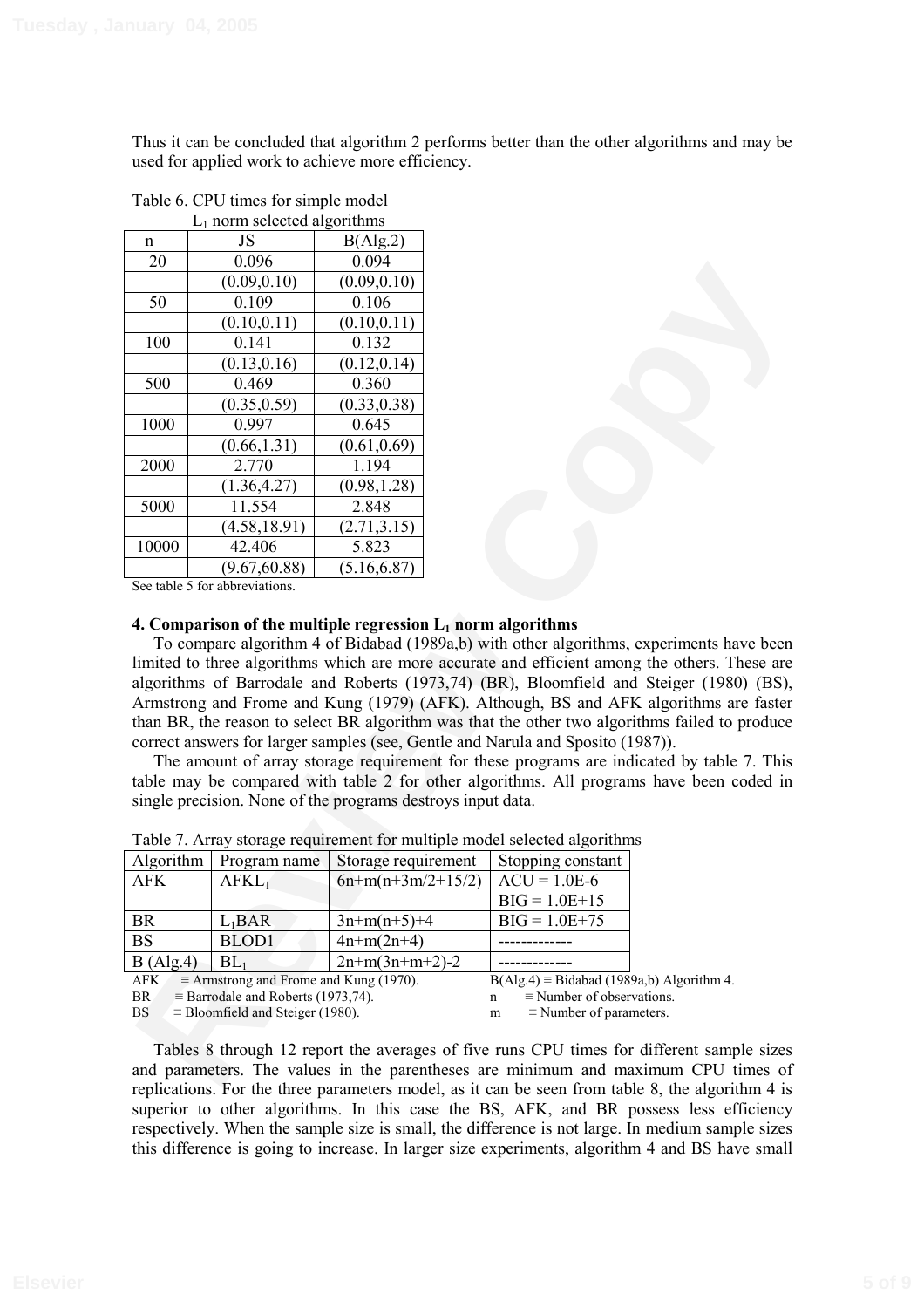difference, but BR and AFK are far from them. In all cases algorithm 4 is faster than the other algorithms.

| $14000$ of CFC throw for managed moder (in $\beta$ ) selected argorithms |                |                |                |                |  |  |  |
|--------------------------------------------------------------------------|----------------|----------------|----------------|----------------|--|--|--|
| n                                                                        | B(Alg.4)       | <b>BR</b>      | <b>BS</b>      | AFK            |  |  |  |
| 20                                                                       | 0.098          | 0.110          | 0.104          | 0.112          |  |  |  |
|                                                                          | (0.09, 0.10)   | (0.11, 0.11)   | (0.10, 0.11)   | (0.11, 0.12)   |  |  |  |
| 50                                                                       | 0.144          | 0.148          | 0.146          | 0.146          |  |  |  |
|                                                                          | (0.13, 0.16)   | (0.14, 0.16)   | (0.13, 0.16)   | (0.14, 0.15)   |  |  |  |
| 100                                                                      | 0.182          | 0.216          | 0.194          | 0.214          |  |  |  |
|                                                                          | (0.18, 0.19)   | (0.20, 0.23)   | (0.19, 0.20)   | (0.20, 0.23)   |  |  |  |
| 500                                                                      | 0.698          | 1.116          | 0.810          | 0.986          |  |  |  |
|                                                                          | (0.63, 0.74)   | (1.07, 1.17)   | (0.63, 1.00)   | (0.85, 1.11)   |  |  |  |
| 1000                                                                     | 1.390          | 2.420          | 1.662          | 2.180          |  |  |  |
|                                                                          | (1.27, 1.53)   | (2.16, 2.76)   | (1.37, 2.01)   | (2.01, 2.36)   |  |  |  |
| 2000                                                                     | 2.812          | 5.884          | 2.932          | 4.800          |  |  |  |
|                                                                          | (2.34, 2.99)   | (4.98, 6.63)   | (2.81, 3.18)   | (4.30, 5.09)   |  |  |  |
| 5000                                                                     | 7.456          | 25.038         | 7.520          | 20.172         |  |  |  |
|                                                                          | (6.82, 9.03)   | (22.33, 27.54) | (6.16, 10.12)  | (16.57, 22.33) |  |  |  |
| 10000                                                                    | 14.330         | 80.008         | 15.434         | 59.634         |  |  |  |
|                                                                          | (12.45, 16.61) | (73.16, 87.03) | (12.88, 18.12) | (55.60, 65.80) |  |  |  |

Table 8. CPU times for multiple model  $(m=3)$  selected algorithms

|       | (0.09, 0.10)                    | (0.11, 0.11)                                                      | (0.10, 0.11)   | (0.11, 0.12)     |                                                                                                     |
|-------|---------------------------------|-------------------------------------------------------------------|----------------|------------------|-----------------------------------------------------------------------------------------------------|
| 50    | 0.144                           | 0.148                                                             | 0.146          | 0.146            |                                                                                                     |
|       | (0.13, 0.16)                    | (0.14, 0.16)                                                      | (0.13, 0.16)   | (0.14, 0.15)     |                                                                                                     |
| 100   | 0.182                           | 0.216                                                             | 0.194          | 0.214            |                                                                                                     |
|       | (0.18, 0.19)                    | (0.20, 0.23)                                                      | (0.19, 0.20)   | (0.20, 0.23)     |                                                                                                     |
| 500   | 0.698                           | 1.116                                                             | 0.810          | 0.986            |                                                                                                     |
|       | (0.63, 0.74)                    | (1.07, 1.17)                                                      | (0.63, 1.00)   | (0.85, 1.11)     |                                                                                                     |
| 1000  | 1.390                           | 2.420                                                             | 1.662          | 2.180            |                                                                                                     |
|       | (1.27, 1.53)                    | (2.16, 2.76)                                                      | (1.37, 2.01)   | (2.01, 2.36)     |                                                                                                     |
| 2000  | 2.812                           | 5.884                                                             | 2.932          | 4.800            |                                                                                                     |
|       | (2.34, 2.99)                    | (4.98, 6.63)                                                      | (2.81, 3.18)   | (4.30, 5.09)     |                                                                                                     |
| 5000  | 7.456                           | 25.038                                                            | 7.520          | 20.172           |                                                                                                     |
|       | (6.82, 9.03)                    | (22.33, 27.54)                                                    | (6.16, 10.12)  | (16.57, 22.33)   |                                                                                                     |
| 10000 | 14.330                          | 80.008                                                            | 15.434         | 59.634           |                                                                                                     |
|       | (12.45, 16.61)                  | (73.16, 87.03)                                                    | (12.88, 18.12) | (55.60, 65.80)   |                                                                                                     |
|       | See table 7, for abbreviations. |                                                                   |                |                  |                                                                                                     |
|       |                                 |                                                                   |                |                  |                                                                                                     |
|       |                                 |                                                                   |                |                  | In the case of four parameters model as shown by table 9, though BS algorithm is competing          |
|       |                                 |                                                                   |                |                  | with algorithm 4, this ordering remains unchanged and algorithm 4 is again most efficient. The      |
|       |                                 |                                                                   |                |                  | ranking of the selected algorithms are similar to that of three parameters experiments in all cases |
|       |                                 | of small, medium and larger sample sizes.                         |                |                  |                                                                                                     |
|       |                                 |                                                                   |                |                  |                                                                                                     |
|       |                                 | Table 9. CPU times for multiple model $(m=4)$ selected algorithms |                |                  |                                                                                                     |
| n     | B(Alg.4)                        | <b>BR</b>                                                         | <b>BS</b>      | AFK              |                                                                                                     |
| 20    | 0.112                           | 0.116                                                             | 0.116          | 0.116            |                                                                                                     |
|       | (0.11, 0.12)                    | (0.11, 0.12)                                                      | (0.11, 0.12)   | (0.11, 0.12)     |                                                                                                     |
| 50    | 0.156                           | 0.168                                                             | 0.160          | 0.160            |                                                                                                     |
|       | (0.15, 0.16)                    | (0.16, 0.19)                                                      | (0.15, 0.17)   | (0.16, 0.16)     |                                                                                                     |
| 100   | 0.284                           | 0.286                                                             | 0.286          | 0.286            |                                                                                                     |
|       | (0.26, 0.32)                    | (0.26, 0.30)                                                      | (0.27, 0.30)   | (0.26, 0.30)     |                                                                                                     |
| 500   | 1.098                           | 1.596                                                             | 1.260          | 1.394            |                                                                                                     |
|       | (0.85, 1.44)                    | (1.23, 1.77)                                                      | (0.92, 1.58)   | (1.17, 1.71)     |                                                                                                     |
| 1000  | 2.194                           | 4.016                                                             | 2.200          | 3.022            |                                                                                                     |
|       | (2.03, 2.45)                    | (3.35, 5.05)                                                      | (0.64, 3.28)   | (2.73, 3.21)     |                                                                                                     |
| 2000  | 4.650                           | 10.636                                                            | 5.430          | 7.774            |                                                                                                     |
|       | (3.92, 5.05)                    | (9.44, 11.86)                                                     | (4.54, 6.15)   | (7.25, 8.16)     |                                                                                                     |
| 5000  | 12.852                          | 41.282                                                            | 12.938         | 32.110           |                                                                                                     |
|       | (10.00, 15.23)                  | (32.40, 47.86)                                                    | (11.62, 14.04) | (29.55, 33.17)   |                                                                                                     |
| 10000 | 27.720                          | 119.152                                                           | 27.864         | 101.472          |                                                                                                     |
|       | (22.93, 39.14)                  | (107.14, 129.70)                                                  |                |                  |                                                                                                     |
|       |                                 |                                                                   |                |                  |                                                                                                     |
|       | See table 7, for abbreviations. |                                                                   | (23.94, 32.10) | (100.31, 103.15) |                                                                                                     |

Table 9. CPU times for multiple model (m=4) selected algorithms

When number of parameters increased to five, BS algorithm failed to produce correct answers for sample sizes of 2000 and more. Gentle and Narula and Sposito (1987) also referred to failure of BS algorithm for sample sizes of 1000 and greater for five and more parameters models and for sample size of 5000 when the number of parameters are two. With reference to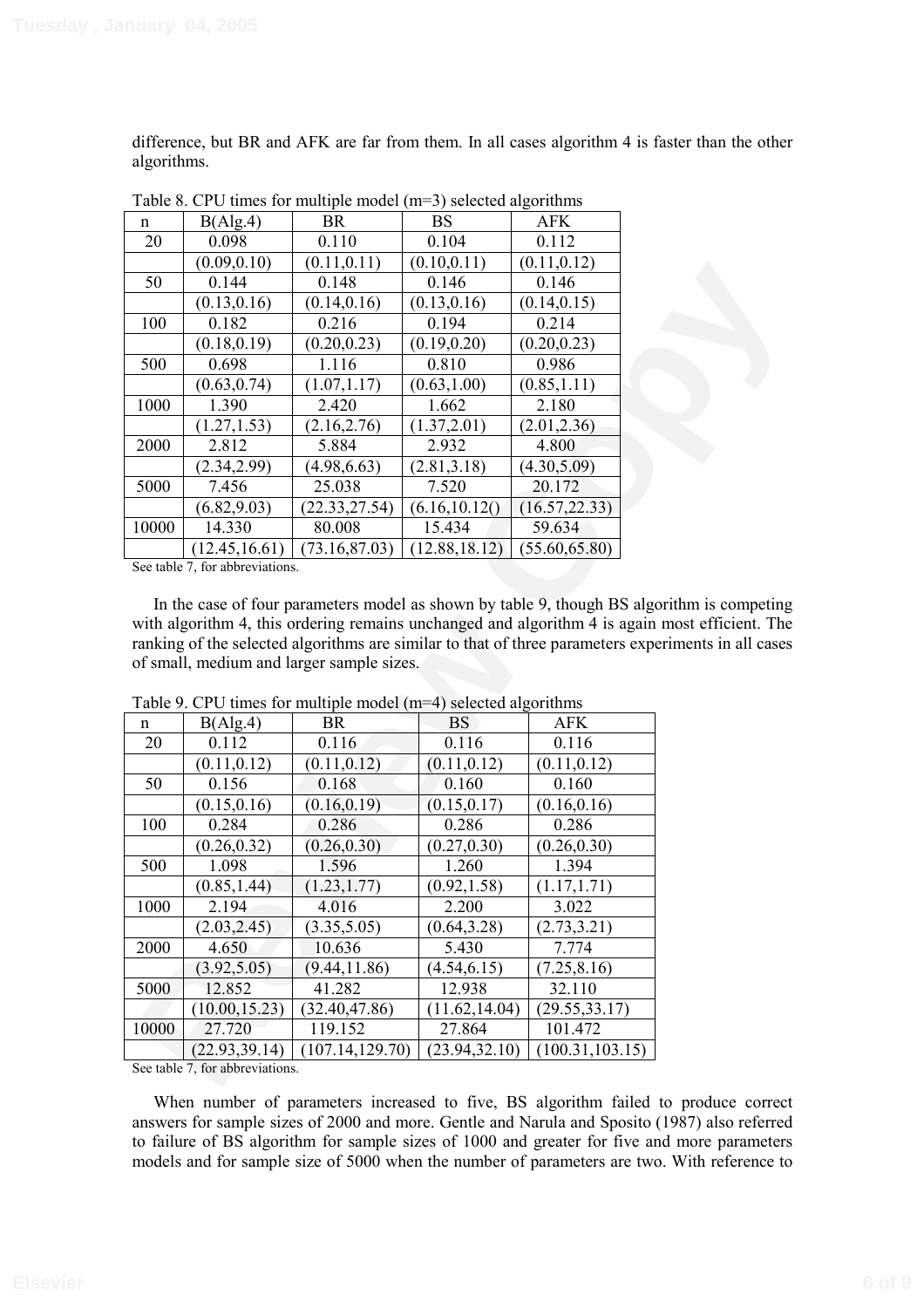table 10, efficiency of algorithm 4 to others with respect to failure of BS is clear. The algorithms of AFK and BR are in the next positions respectively. For smaller sample size, BR, BS and AFK algorithms are competing, but the differences are very small. In larger sample size, algorithm 4 becomes strictly superior to other algorithms.

| n     | B(Alg.4)       | <b>BR</b>        | <b>BS</b>    | <b>AFK</b>      |
|-------|----------------|------------------|--------------|-----------------|
| 20    | 0.138          | 0.124            | 0.124        | 0.124           |
|       | (0.13, 0.15)   | (0.12, 0.13)     | (0.12, 0.14) | (0.11, 0.13)    |
| 50    | 0.208          | 0.240            | 0.204        | 0.188           |
|       | (0.18, 0.24)   | (0.22, 0.26)     | (0.20, 0.21) | (0.18, 0.20)    |
| 100   | 0.348          | 0.380            | 0.404        | 0.338           |
|       | (0.33, 0.37)   | (0.34, 0.42)     | (0.36, 0.46) | (0.32, 0.36)    |
| 500   | 2.024          | 2.498            | 1.754        | 1.684           |
|       | (1.57, 2.40)   | (2.29, 2.68)     | (1.34, 2.01) | (1.57, 1.78)    |
| 1000  | 3.702          | 5.684            | 3.364        | 3.876           |
|       | (3.19, 4.45)   | (4.86, 6.28)     | (2.93, 3.71) | (3.67, 4.13)    |
| 2000  | 8.770          | 15.500           | $^+$         | 9.120           |
|       | (7.51, 9.41)   | (13.04, 16.58)   | $^{+}$       | (7.91, 9.93)    |
| 5000  | 24.418         | 66.394           | $^{+}$       | 36.600          |
|       | (20.15, 27.96) | (59.93, 71.90)   | $^{+}$       | (33.95, 38.67)  |
| 10000 | 53.924         | 244.072          | $^{+}$       | 108.406         |
|       | (38.35, 64.90) | (217.81, 270.06) | $^{+}$       | (99.65, 119.75) |

Table 10. CPU times for multiple model (m=5) selected algorithms

| 11    | D(T15.7)                                                                | DIV.                                                               | ມມ           | LIT IT                                                                                 |
|-------|-------------------------------------------------------------------------|--------------------------------------------------------------------|--------------|----------------------------------------------------------------------------------------|
| 20    | 0.138                                                                   | 0.124                                                              | 0.124        | 0.124                                                                                  |
|       | (0.13, 0.15)                                                            | (0.12, 0.13)                                                       | (0.12, 0.14) | (0.11, 0.13)                                                                           |
| 50    | 0.208                                                                   | 0.240                                                              | 0.204        | 0.188                                                                                  |
|       | (0.18, 0.24)                                                            | (0.22, 0.26)                                                       | (0.20, 0.21) | (0.18, 0.20)                                                                           |
| 100   | 0.348                                                                   | 0.380                                                              | 0.404        | 0.338                                                                                  |
|       | (0.33, 0.37)                                                            | (0.34, 0.42)                                                       | (0.36, 0.46) | (0.32, 0.36)                                                                           |
| 500   | 2.024                                                                   | 2.498                                                              | 1.754        | 1.684                                                                                  |
|       | (1.57, 2.40)                                                            | (2.29, 2.68)                                                       | (1.34, 2.01) | (1.57, 1.78)                                                                           |
| 1000  | 3.702                                                                   | 5.684                                                              | 3.364        | 3.876                                                                                  |
|       | (3.19, 4.45)                                                            | (4.86, 6.28)                                                       | (2.93, 3.71) | (3.67, 4.13)                                                                           |
| 2000  | 8.770                                                                   | 15.500                                                             | $^{+}$       | 9.120                                                                                  |
|       | (7.51, 9.41)                                                            | (13.04, 16.58)                                                     | $\ddot{}$    | (7.91, 9.93)                                                                           |
| 5000  | 24.418                                                                  | 66.394                                                             | $^{+}$       | 36.600                                                                                 |
|       | (20.15, 27.96)                                                          | (59.93, 71.90)                                                     | $^{+}$       | (33.95, 38.67)                                                                         |
| 10000 | 53.924                                                                  | 244.072                                                            | $^{+}$       | 108.406                                                                                |
|       | $\overline{(38.35,64.90)}$                                              | (217.81, 270.06)                                                   | $\ddot{}$    | (99.65, 119.75)                                                                        |
|       | + Failed to compute correct answers.<br>See table 7, for abbreviations. | Table 11. CPU times for multiple model $(m=7)$ selected algorithms |              |                                                                                        |
| n     | B(Alg.4)                                                                | <b>BR</b>                                                          | <b>BS</b>    | <b>AFK</b>                                                                             |
| 20    | 0.160                                                                   | 0.164                                                              | 0.156        | 0.160                                                                                  |
|       | (0.16, 0.16)                                                            | (0.16, 0.17)                                                       | (0.15, 0.16) | (0.15, 0.17)                                                                           |
| 50    | 0.346                                                                   | 0.302                                                              | 0.328        | 0.282                                                                                  |
|       | (0.29, 0.37)                                                            | (0.29.0.31)                                                        | (0.31, 0.34) | (0.26, 0.30)                                                                           |
| 100   | 0.706                                                                   | 0.572                                                              | 0.540        | 0.530                                                                                  |
|       | (0.58, 0.81)                                                            | (0.52, 0.65)                                                       | (0.48, 0.62) | (0.47, 0.62)                                                                           |
| 500   | 3.898                                                                   | 4.486                                                              | 3.202        | 2.990                                                                                  |
|       | (3.25, 4.54)                                                            | (4.03, 4.85)                                                       | (2.41, 3.87) | (2.45, 3.48)                                                                           |
| 1000  | 9.178                                                                   | 11.448                                                             |              | 6.568                                                                                  |
|       | (7.03, 10.44)                                                           | (9.88, 12.71)                                                      | $\! + \!$    | (5.87, 7.68)                                                                           |
| 2000  | 19.984                                                                  | 31.872                                                             | $^{+}$       | 14.908                                                                                 |
|       | (18.06, 21.55)                                                          | (24.52, 35.22)                                                     | $^{+}$       | (13.56, 16.23)                                                                         |
| 5000  | 57.286                                                                  | 141.234                                                            | $^{+}$       | 58.314                                                                                 |
|       | (49.53, 64.24)                                                          | 129.20, 154.03)                                                    | $^{+}$       | (49.12, 65.17)                                                                         |
| 10000 | 130.79                                                                  | 475.826                                                            | $^{+}$       | 151.526                                                                                |
|       | (103.20, 183.45)                                                        | (421.40, 521.39)                                                   | $^{+}$       | (144.94, 165.62)                                                                       |
|       | + Failed to compute correct answers.<br>See table 7, for abbreviations. |                                                                    |              |                                                                                        |
|       |                                                                         |                                                                    |              | In table 11 when number of parameters is seven, BS algorithm failed to compute correct |

Table 11. CPU times for multiple model (m=7) selected algorithms

In table 11 when number of parameters is seven, BS algorithm failed to compute correct answer for sample of sizes 1000 and more. AFK is the best for smaller samples, but for large samples, algorithm 4 is again superior. BR algorithm is in the third position.

In table 12, with ten parameters, BS and AFK algorithms failed to compute correct answers for larger sample size. BR algorithm is the most efficient with respect to accuracy. Algorithm 4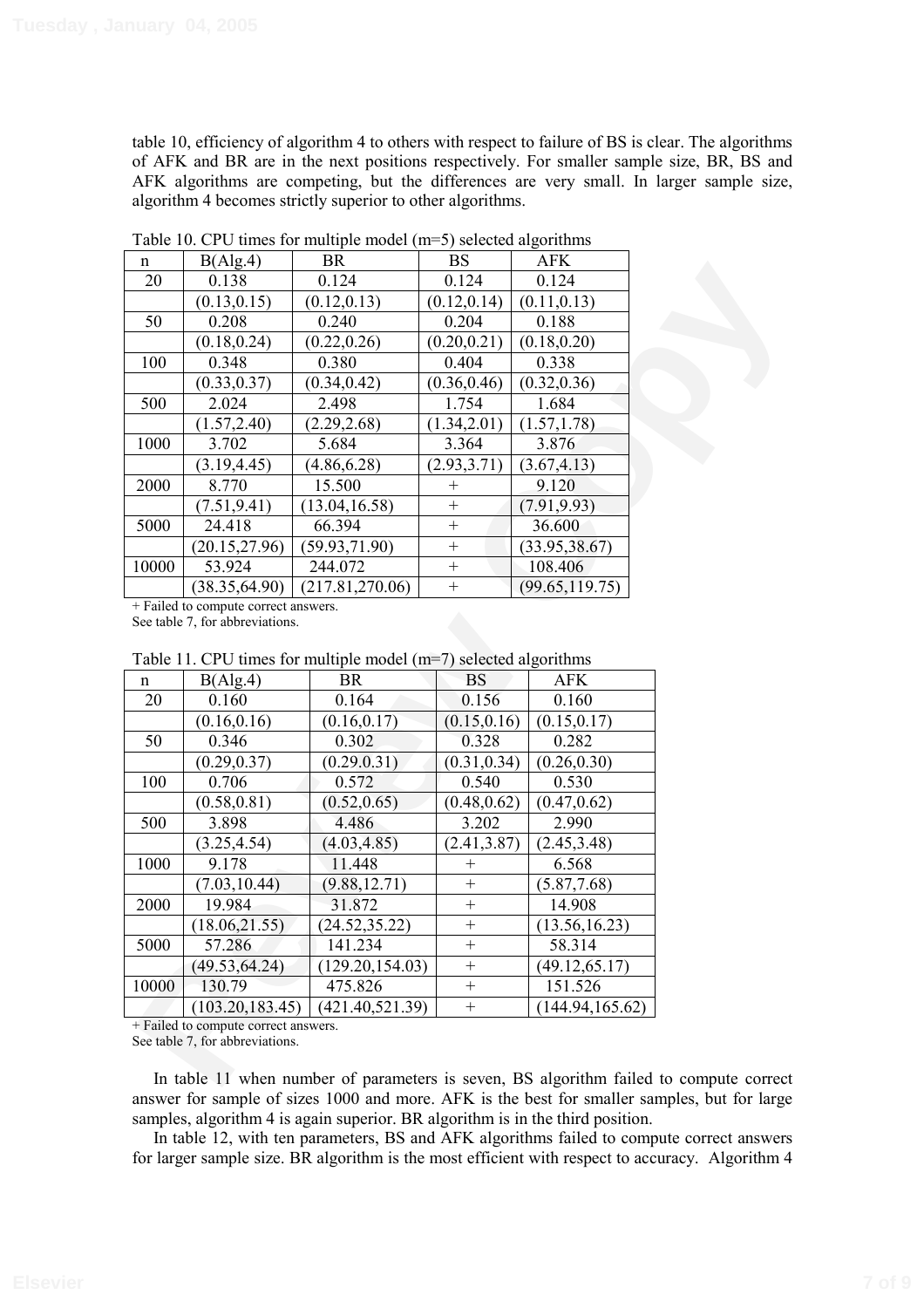remains in the second position of both computing time and accuracy, except for sample size of 10000, where algorithm 4 is the most efficient.

|       |                   | $\sigma$ can community in $\sigma$ and $\sigma$ are $\sigma$ in $\sigma$ is the set of $\sigma$ |              |               |
|-------|-------------------|-------------------------------------------------------------------------------------------------|--------------|---------------|
| n     | B(Alg.4)          | <b>BR</b>                                                                                       | <b>BS</b>    | <b>AFK</b>    |
| 20    | 0.276             | 0.212                                                                                           | 0.218        | 0.212         |
|       | (0.27, 0.29)      | (0.20, 0.23)                                                                                    | (0.21, 0.22) | (0.20, 0.23)  |
| 50    | 0.956             | 0.502                                                                                           | 0.492        | 0.398         |
|       | (0.69, 1.72)      | (0.47, 0.54)                                                                                    | (0.43, 0.54) | (0.35, 0.44)  |
| 100   | 2.414             | 1.144                                                                                           | 0.998        | 0.776         |
|       | (1.55, 4.78)      | (1.03, 1.25)                                                                                    | (0.86, 1.11) | (0.66, 0.91)  |
| 500   | 13.980            | 8.446                                                                                           | 5.970        | 5.210         |
|       | (11.76, 16.30)    | (7.88, 9.99)                                                                                    | (4.81, 6.92) | (4.43, 5.78)  |
| 1000  | 62.624            | 23.506                                                                                          | $^+$         | 11.144        |
|       | (22.23, 193.19)   | (20.26, 26.93)                                                                                  | $^{+}$       | (9.08, 13.14) |
| 2000  | 109.268           | 62.756                                                                                          | $^{+}$       | $^+$          |
|       | (72.20, 278.27)   | (59.43, 65.66)                                                                                  | $^{+}$       | $^{+}$        |
| 5000  | 409.438           | 284.618                                                                                         | $+$          | $^{+}$        |
|       | (154.64, 1010.92) | (240.02, 322.47)                                                                                | $+$          | $^{+}$        |
| 10000 | 679.540           | 967.794                                                                                         | $^{+}$       | $^{+}$        |
|       | (283.04, 1076.04) | (770.79, 1064.43)                                                                               | $+$          | $+$           |

Table 12. CPU times for multiple model (m=10) selected algorithms

+ Failed to compute correct answers. See table 7, for abbreviations.

#### **5. Conclusions**

Since in computational algorithms, accuracy is more important than efficiency, those  $L_1$ norm algorithms should be selected which produce correct solutions and among them, the fastest one should be selected. Algorithm 2 and algorithm of Josvanger and Sposito (1983) both computed correct answers for two parameters linear  $L_1$  norm regression model. Algorithm 2 which is faster than JS introduced for applied works.

50  $\frac{0.962}{0.962}$   $\frac{0.922}{0.394}$   $\frac{0.922}{0.394}$   $\frac{0.922}{0.394}$   $\frac{0.922}{0.394}$   $\frac{0.922}{0.394}$   $\frac{0.922}{0.394}$   $\frac{0.922}{0.394}$   $\frac{0.922}{0.394}$   $\frac{0.922}{0.394}$   $\frac{0.922}{0.394}$   $\frac{0.922}{0.394}$   $\$ For multiple regression, BS and AFK algorithms failed to compute correct answers in larger models. As stated by Gentle and Narula and Sposito (1987), because of the accumulated roundoff error, algorithm of Bloomfield and Steiger (1980) was not usable in larger size problems. Coding to avoid rounding problems often increase the execution time, so it is not clear what would happen to the relative efficiency if the BS code is modified. This is also the case for algorithm of Armstrong and Frome and Kung (1979), though it is less sensitive to rounding error than BS algorithm. However, from the previous tables it may be concluded that algorithm 4 is more appropriate for models with less than ten parameters and algorithm of Barrodale and Roberts (1973,74) for the ten parameters model. This last conclusion is not very constructive, because in the case of ten parameters model with 10000 observations algorithm 4 is highly superior to BR. However, since in applied work we are not always confronted with very large amount of data and parameters, this conclusion is poor in operational sense.

## **References**

- N.N. Abdelmalek (1980a) L<sub>1</sub> solution of overdetermined systems of linear equations. ACM Trans. Math. Soft., 6, 220-227.
- N.N. Abdelmalek (1980b) A Fortran subroutine for the L<sub>1</sub> solution of overdetermined systems of linear equations. ACM Trans. Math. Soft., 6, 228-30.
- D. Anderson, W.L. Steiger (1982) A comparison of methods for discrete L<sub>1</sub> curve-fitting. Tech. Rep. DCS-TR-96. Dept. of Comp. Sci., Hill center for the Math. Sci. Busch campus, New Brunswick, N.J.
- R.D. Armstrong, E.L. Frome (1976a) A comparison of two algorithms for absolute deviation curve fitting. JASA, 71, 328-330.
- R.D. Armstrong, E.L. Frome, D.S. Kung (1979) A revised simplex algorithm for the absolute deviation curve fitting problem. Commun. Stat. B8, 175-190.